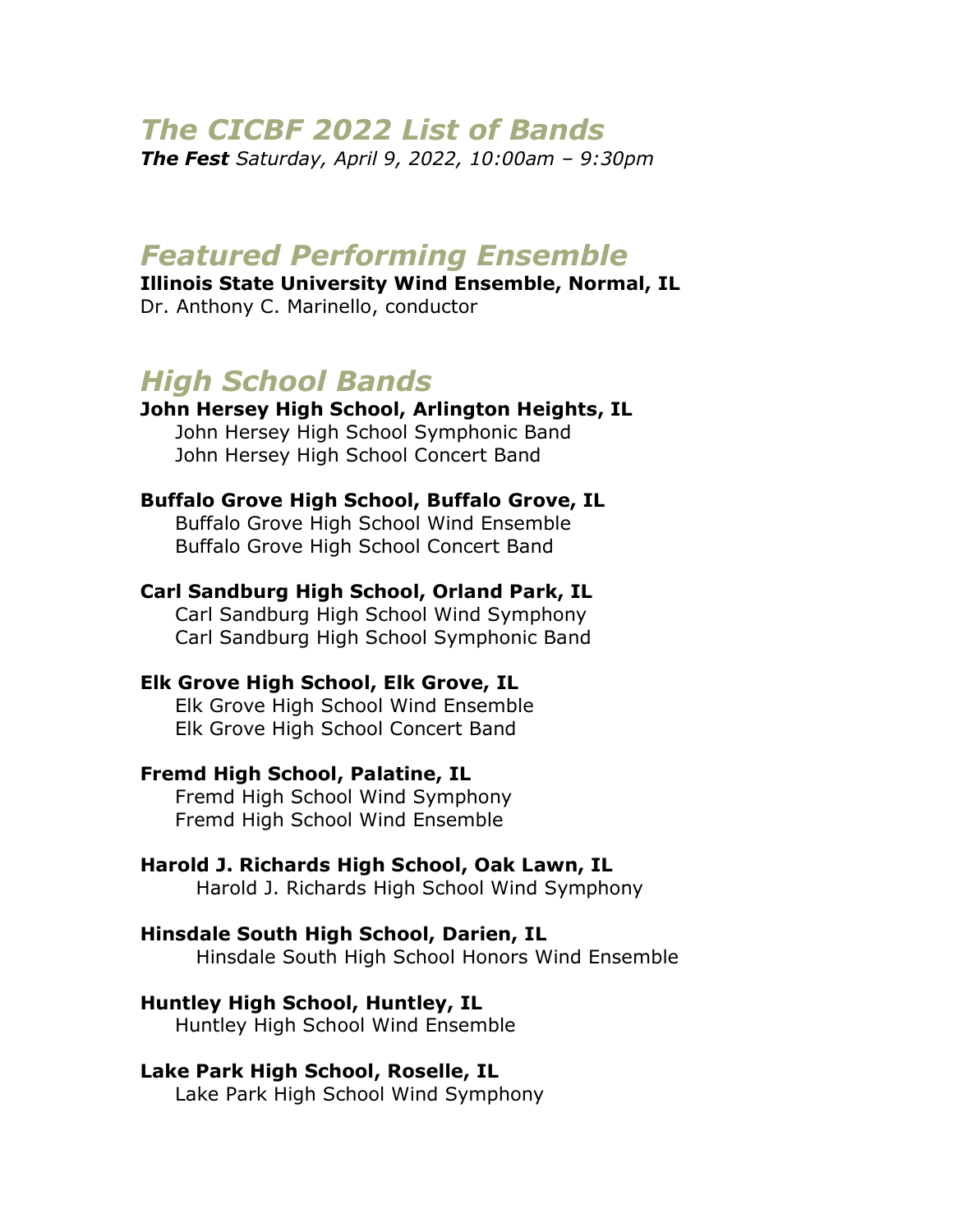#### **Lake Zurich High School, Lake Zurich, IL**

Lake Zurich High School Wind Ensemble

#### **Lincoln-Way Central High School, New Lenox, IL** Lincoln-Way Central High School Wind Ensemble

# **Lockport Township High School, Lockport, IL**

Lockport High School Symphonic Band

#### **Maine South High School, Park Ridge, IL** Maine South High School Wind Ensemble

#### **McHenry High School, McHenry, IL** McHenry High School Wind Ensemble

## **Mundelein High School, Mundelein, IL**

Mundelein High School Symphonic Winds Mundelein High School Wind Ensemble

## **Naperville North High School, Naperville, IL**

Naperville North High School Wind Ensemble

# **New Trier High School, Winnetka, IL**

New Trier High School Symphonic Wind Ensemble

## **Oswego East High School, Oswego, IL**

Oswego East High School Wind Symphony

## **Oswego High School, Oswego, IL**

Oswego High School Wind Symphony Oswego High School Wind Ensemble

# **Prospect High School, Mount Prospect, IL**

Prospect High School Symphonic Band Prospect High School Concert Band

# **Rolling Meadows High School, Rolling Meadows, IL**

Rolling Meadows High School Symphonic Band

# **Schaumburg High School, Schaumburg, IL**

Schaumburg High School Wind Symphony Schaumburg High School Symphonic Band

# **Thornton Fractional South High School, Lansing, IL**

Thornton Fractional South High School Symphonic Band